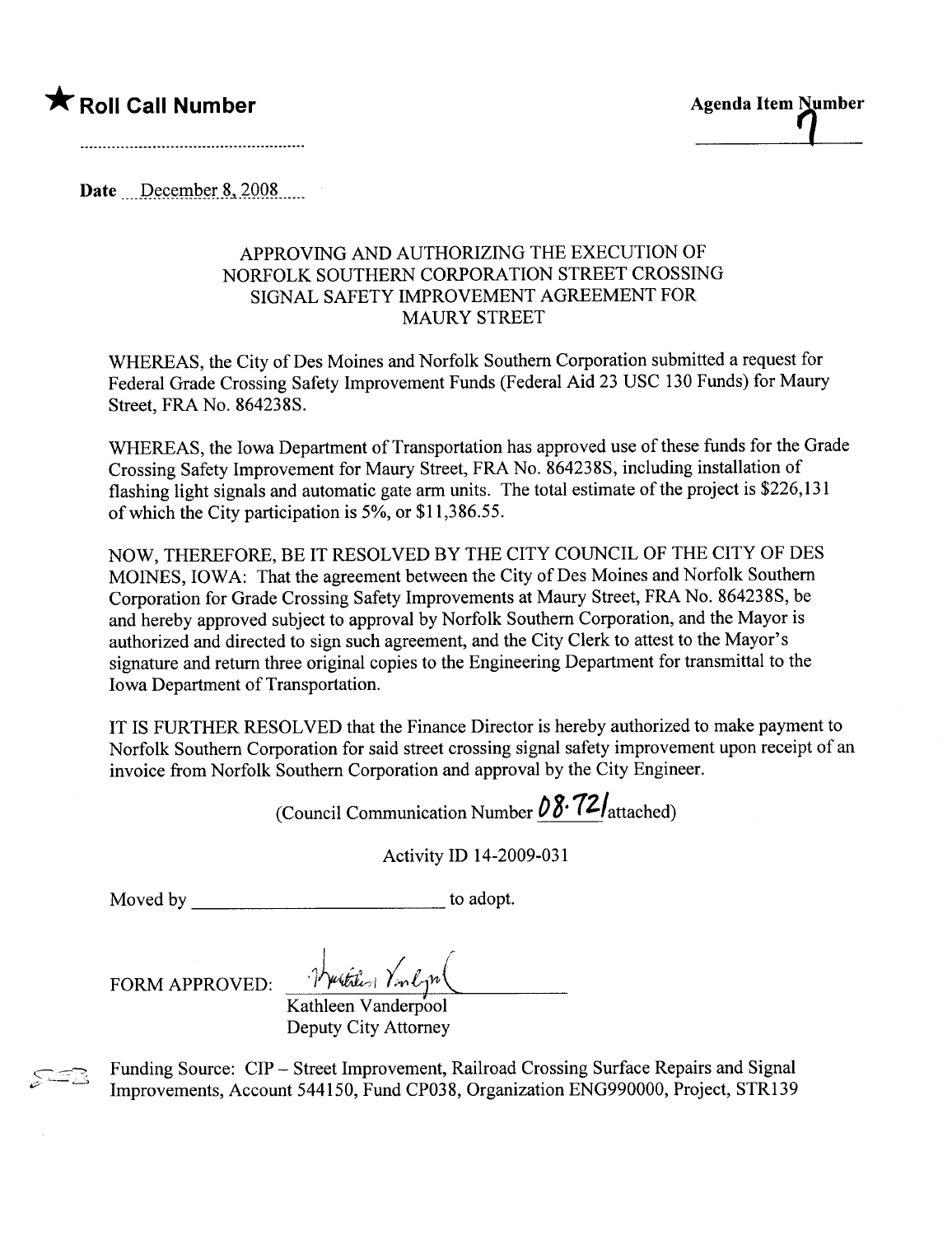## $\bigstar$  Roll Call Number

Date  $\therefore$  December 8, 2008

 $\sim$   $\sim$ 



| <b>COUNCIL ACTION</b> | <b>YEAS</b> | <b>NAYS</b> | <b>PASS</b> | <b>ABSENT</b>   | <b>CERTIFICATE</b>                                                                                                                                                                                      |  |
|-----------------------|-------------|-------------|-------------|-----------------|---------------------------------------------------------------------------------------------------------------------------------------------------------------------------------------------------------|--|
| <b>COWNIE</b>         |             |             |             |                 | I, DIANE RAUH, City Clerk of said City hereby<br>certify that at a meeting of the City Council of<br>said City of Des Moines, held on the above date,<br>among other proceedings the above was adopted. |  |
| <b>COLEMAN</b>        |             |             |             |                 |                                                                                                                                                                                                         |  |
| <b>HENSLEY</b>        |             |             |             |                 |                                                                                                                                                                                                         |  |
| <b>KIERNAN</b>        |             |             |             |                 |                                                                                                                                                                                                         |  |
| <b>MAHAFFEY</b>       |             |             |             |                 |                                                                                                                                                                                                         |  |
| <b>MEYER</b>          |             |             |             |                 | IN WITNESS WHEREOF, I have hereunto set my<br>hand and affixed my seal the day and year first                                                                                                           |  |
| <b>VLASSIS</b>        |             |             |             |                 | above written.                                                                                                                                                                                          |  |
| <b>TOTAL</b>          |             |             |             |                 |                                                                                                                                                                                                         |  |
| <b>MOTION CARRIED</b> |             |             |             | <b>APPROVED</b> |                                                                                                                                                                                                         |  |
|                       |             |             |             |                 |                                                                                                                                                                                                         |  |
|                       |             |             |             | Mayor           | City Clerk                                                                                                                                                                                              |  |